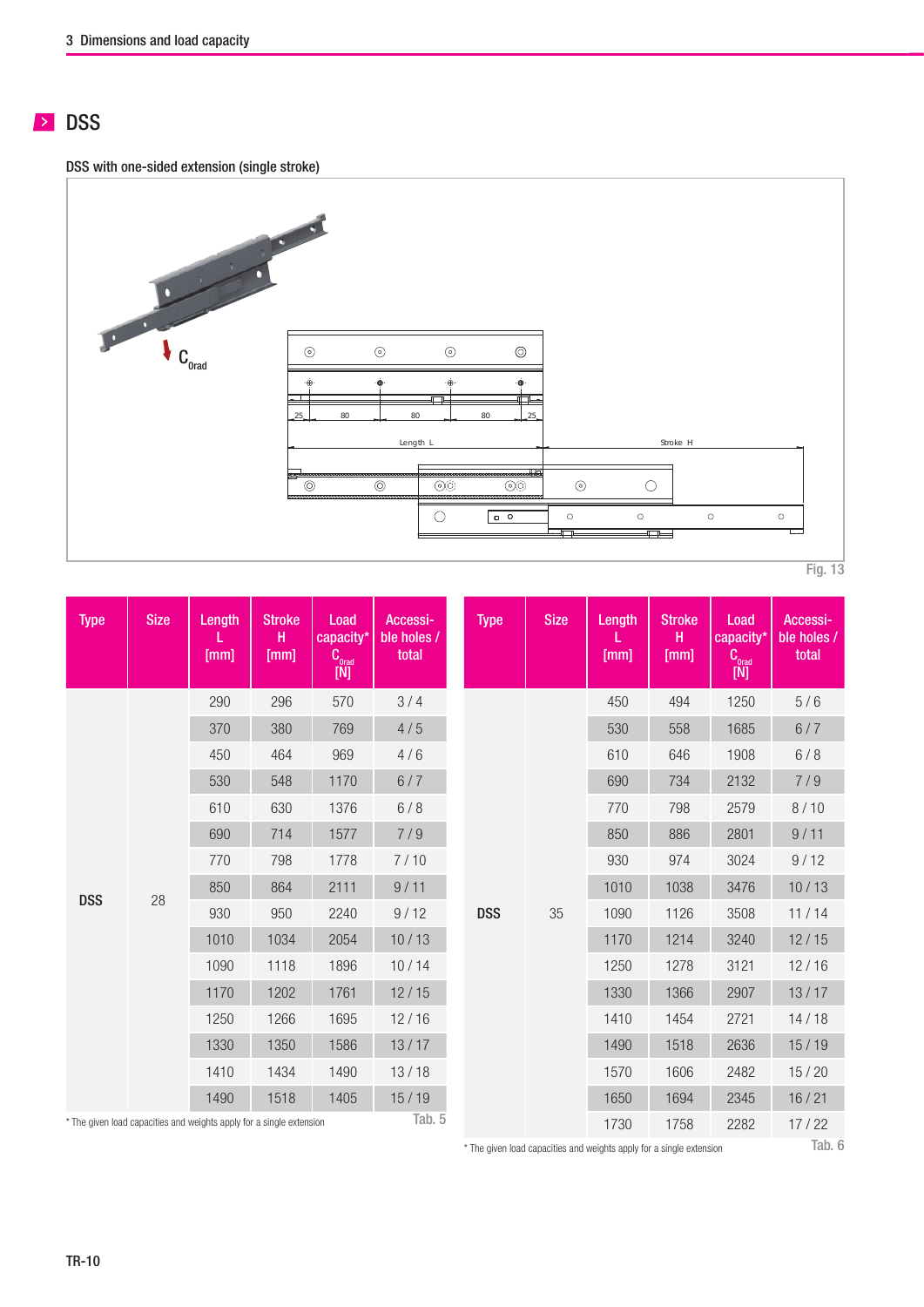| <b>Type</b> | <b>Size</b> | Length<br>[mm] | <b>Stroke</b><br>н<br>[mm] | Load<br>capacity*<br>$\mathtt{C}_{_{\mathrm{Orad}}}$<br>[N] | Accessi-<br>ble holes /<br>total | <b>Type</b> | <b>Size</b>                                                          | <b>Length</b><br>[mm] | <b>Stroke</b><br>н<br>[mm] | Load<br>capacity*<br>$\textbf{C}_\text{orad}$<br>[N] | Accessi-<br>ble holes /<br>total |
|-------------|-------------|----------------|----------------------------|-------------------------------------------------------------|----------------------------------|-------------|----------------------------------------------------------------------|-----------------------|----------------------------|------------------------------------------------------|----------------------------------|
|             |             | 530            | 556                        | 2061                                                        | 6/7                              |             |                                                                      | 610                   | 666                        | 3502                                                 | 6/8                              |
|             |             | 610            | 626                        | 2603                                                        | 6/8                              |             |                                                                      | 690                   | 746                        | 4252                                                 | 8/9                              |
|             |             | 690            | 726                        | 2775                                                        | 7/9                              |             |                                                                      | 770                   | 826                        | 5012                                                 | 8/10                             |
|             |             | 770            | 796                        | 3319                                                        | 7/10                             |             |                                                                      | 850                   | 906                        | 5780                                                 | 9/11                             |
|             |             | 850            | 866                        | 3873                                                        | 9/11                             |             |                                                                      | 930                   | 986                        | 6552                                                 | 9/12                             |
|             |             | 930            | 966                        | 4036                                                        | 9/12                             |             |                                                                      | 1010                  | 1066                       | 7329                                                 | 11/13                            |
|             |             | 1010           | 1036                       | 4590                                                        | 10/13                            |             |                                                                      | 1090                  | 1146                       | 8109                                                 | 11/14                            |
|             |             | 1090           | 1106                       | 4908                                                        | 10/14                            |             |                                                                      | 1170                  | 1226                       | 8892                                                 | 12/15                            |
|             |             | 1170           | 1206                       | 4610                                                        | 12/15                            | <b>DSS</b>  | 63                                                                   | 1250                  | 1306                       | 9677                                                 | 12/16                            |
| <b>DSS</b>  | 43          | 1250           | 1276                       | 4398                                                        | 12/16                            |             |                                                                      | 1330                  | 1386                       | 10464                                                | 14/17                            |
|             |             | 1330           | 1376                       | 4027                                                        | 13/17                            |             |                                                                      | 1410                  | 1466                       | 11252                                                | 14/18                            |
|             |             | 1410           | 1446                       | 3864                                                        | 14/18                            |             |                                                                      | 1490                  | 1546                       | 12041                                                | 15/19                            |
|             |             | 1490           | 1516                       | 3713                                                        | 15/19                            |             |                                                                      | 1570                  | 1626                       | 12832                                                | 15/20                            |
|             |             | 1570           | 1616                       | 3445                                                        | 15/20                            |             |                                                                      | 1650                  | 1706                       | 12364                                                | 17/21                            |
|             |             | 1650           | 1686                       | 3325                                                        | 16/21                            |             |                                                                      | 1730                  | 1786                       | 11827                                                | 17/22                            |
|             |             | 1730           | 1756                       | 3213                                                        | 17/22                            |             |                                                                      | 1810                  | 1866                       | 11334                                                | 18/23                            |
|             |             | 1810           | 1856                       | 3011                                                        | 18/23                            |             |                                                                      | 1890                  | 1946                       | 10881                                                | 18/24                            |
|             |             | 1890           | 1926                       | 2919                                                        | 18/24                            |             |                                                                      | 1970                  | 2026                       | 10463                                                | 20/25                            |
|             |             | 1970           | 2026                       | 2750                                                        | 19/25                            |             | * The given load capacities and weights apply for a single extension |                       |                            |                                                      | Tab. 8                           |

 $^\star$  The given load capacities and weights apply for a single extension

Tab. 7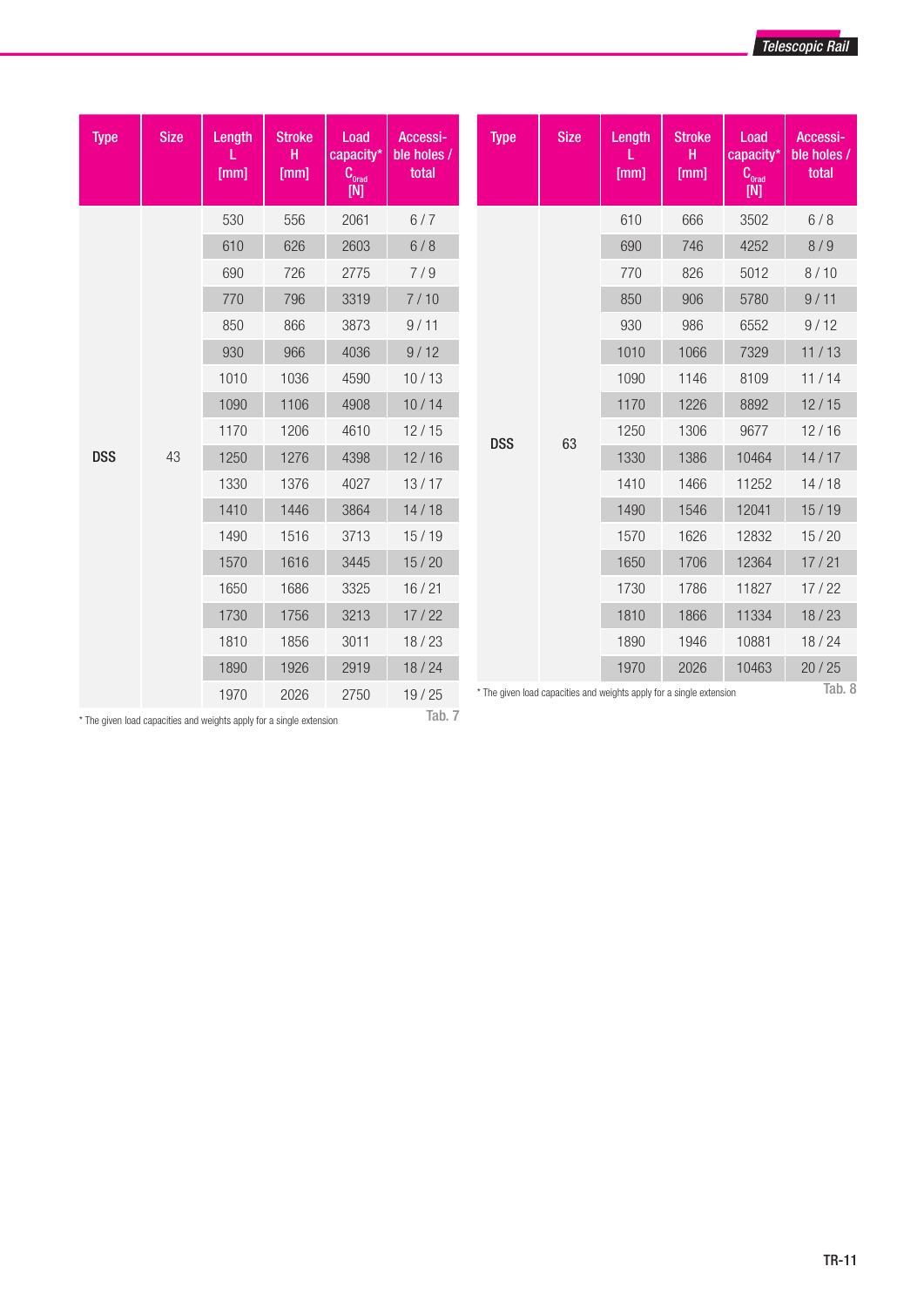# **DSS**

DSS with one-sided extension (single stroke)



| Type       | <b>Size</b> |                   | Weight    |           |           |            |                |        |
|------------|-------------|-------------------|-----------|-----------|-----------|------------|----------------|--------|
|            |             | A<br>$[{\rm mm}]$ | B<br>[mm] | K<br>[mm] | D<br>[mm] | IJ<br>[mm] | V              | [Kg/m] |
|            | 28          | 17                | 84        | 24,5      | 35        | 24,5       | M <sub>5</sub> | 6,40   |
| <b>DSS</b> | 35          | 22,5              | 104       | 30,5      | 43        | 30,5       | M <sub>6</sub> | 10,10  |
|            | 43          | 28                | 120       | 34        | 52        | 34         | M <sub>8</sub> | 14,60  |
|            | 63          | 40                | 208       | 64        | 80        | 64         | M10            | 32,60  |
|            |             |                   |           |           |           |            |                | Tab. 9 |

<sup>1</sup> Fixing holes (V) for countersunk head screws according to DIN 7991 Fig. 14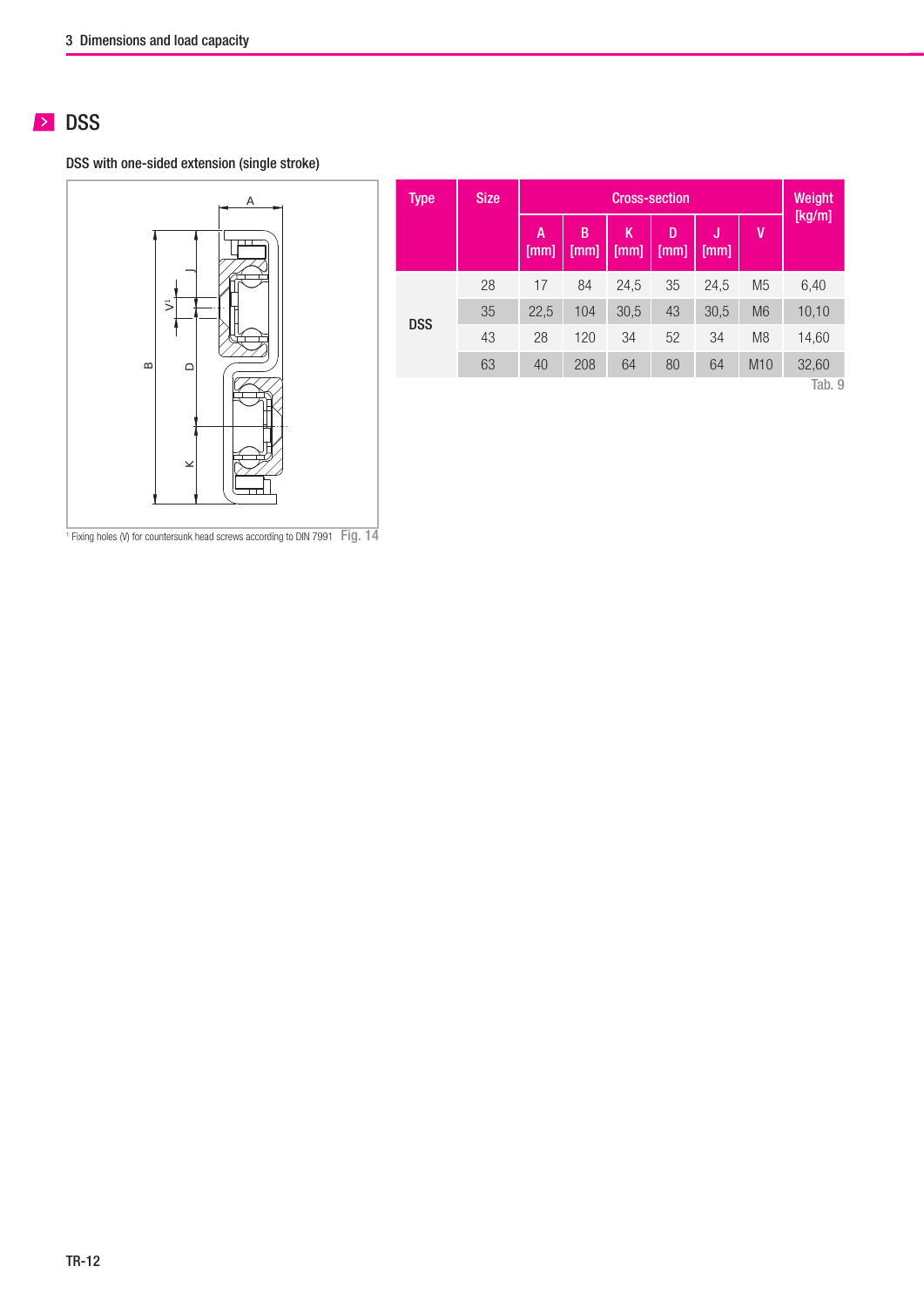

### **DSB**

B version with locking system for closed position



Fig. 15



The DSB is built on the DSS design. The same load capacities, crosssections and available rail lengths apply (see pg. TR-10ff). Data in Table 10 are based on the special features of the locking mechanism.

Please observe right or left installation for version DSB. The maximum load on the locking in the extension direction is indicated by  $F_{\text{max}}$ .

| <b>Type</b>                                                | <b>Size</b> | [mm]                 | <b>Total length</b><br>[mm] | C.<br>[mm] | E<br>[mm] | max<br>[N] | Weight<br>[kg/m] |
|------------------------------------------------------------|-------------|----------------------|-----------------------------|------------|-----------|------------|------------------|
|                                                            | 28          | from 290 to $1490^*$ | $L + 52$                    | 63         | 35        | 2460       | 6.51             |
| <b>DSB</b>                                                 | 35          | from 450 to 1730 $*$ | $L + 53$                    | 78         | 33        | 3000       | 10.4             |
|                                                            | 43          | from 530 to 1970 $*$ | $L + 69$                    | 95         | 45        | 5630       | 14.98            |
| * for available lengths, see pg. TR-10, tab. 5 and 7 (DSS) |             |                      |                             |            |           |            | <b>Tab. 10</b>   |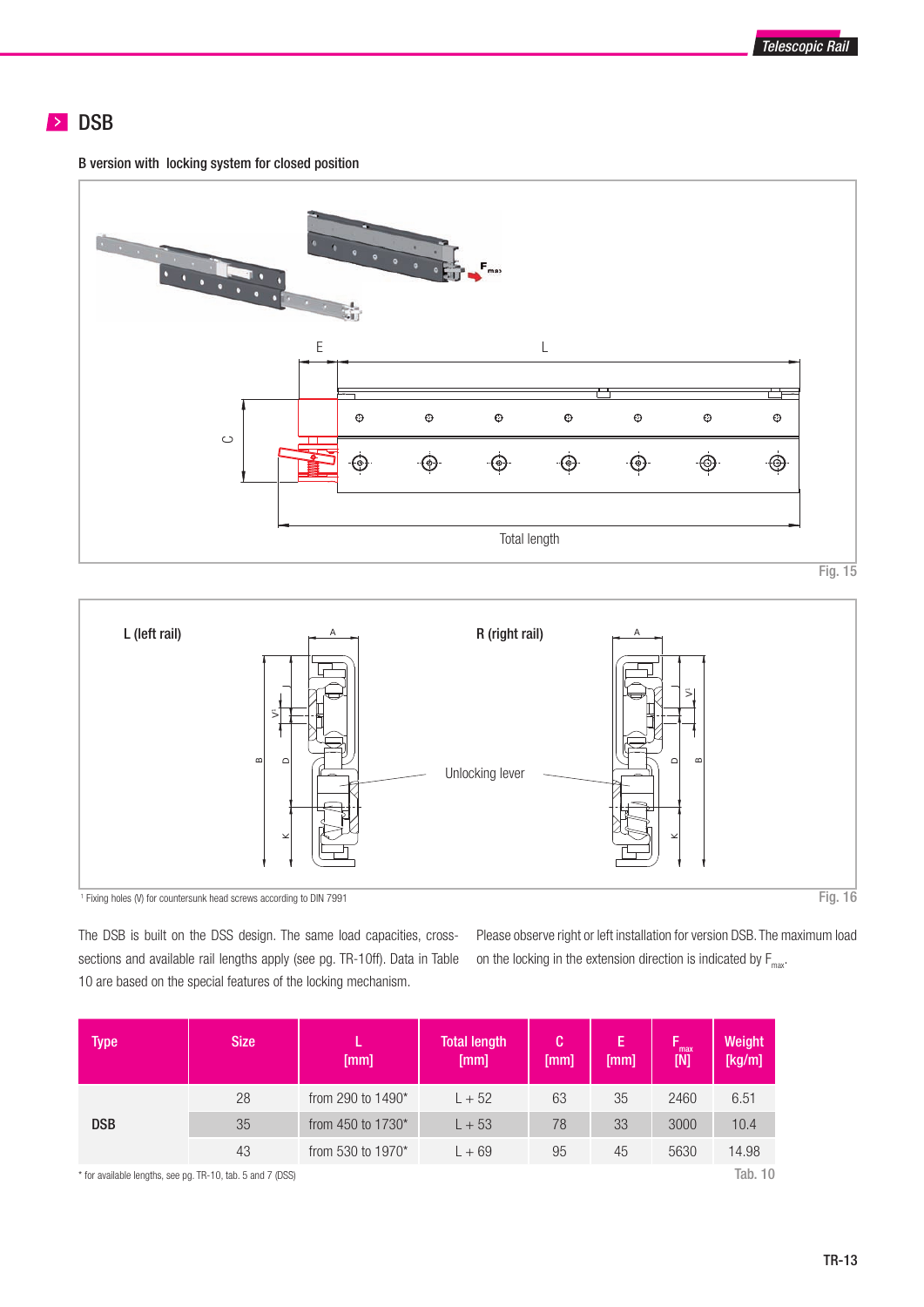# **DSD**

DSD with double direction stroke (double stroke)



| <b>Type</b>                                                          | <b>Size</b> | Length<br>[mm] | <b>Stroke</b><br>н<br>[mm] | Load<br>capacity*<br>$C_{\text{orad}}$<br>$[M]$ | Accessi-<br>ble holes /<br>total |  | <b>Type</b> | <b>Size</b> | Length<br>[mm] | <b>Stroke</b><br>H<br>[mm] | Load<br>capacity*<br>Corad<br>$[{\sf N}]$ | Accessi-<br>ble holes /<br>total |
|----------------------------------------------------------------------|-------------|----------------|----------------------------|-------------------------------------------------|----------------------------------|--|-------------|-------------|----------------|----------------------------|-------------------------------------------|----------------------------------|
|                                                                      |             | 290            | 246                        | 895                                             | 4/4                              |  |             |             | 450            | 350                        | 3025                                      | 4/6                              |
|                                                                      |             | 370            | 326                        | 1105                                            | 4/5                              |  |             |             | 530            | 430                        | 3191                                      | 6/7                              |
|                                                                      |             | 450            | 406                        | 1317                                            | 6/6                              |  |             |             | 610            | 510                        | 3381                                      | 6/8                              |
|                                                                      |             | 530            | 486                        | 1626                                            | 6/7                              |  |             |             | 690            | 590                        | 3800                                      | 8/9                              |
|                                                                      |             | 610            | 566                        | 1837                                            | 8/8                              |  | <b>DSD</b>  |             | 770            | 670                        | 4008                                      | 8/10                             |
|                                                                      |             | 690            | 646                        | 2050                                            | 8/9                              |  |             |             | 850            | 750                        | 4223                                      | 10/11                            |
|                                                                      |             | 770            | 726                        | 2262                                            | 10/10                            |  |             |             | 930            | 830                        | 4646                                      | 10/12                            |
| <b>DSD</b>                                                           | 28          | 850            | 806                        | 2475                                            | 10/11                            |  |             |             | 1010           | 910                        | 4868                                      | 12/13                            |
|                                                                      |             | 930            | 886                        | 2581                                            | 12/12                            |  |             | 35          | 1090           | 990                        | 4580                                      | 12/14                            |
|                                                                      |             | 1010           | 966                        | 2357                                            | 12/13                            |  |             |             | 1170           | 1070                       | 4202                                      | 14/15                            |
|                                                                      |             | 1090           | 1046                       | 2168                                            | 14/14                            |  |             |             | 1250           | 1150                       | 3882                                      | 14/16                            |
|                                                                      |             | 1170           | 1126                       | 2008                                            | 14/15                            |  |             |             | 1330           | 1230                       | 3607                                      | 16/17                            |
|                                                                      |             | 1250           | 1206                       | 1870                                            | 16/16                            |  |             |             | 1410           | 1310                       | 3369                                      | 16/18                            |
|                                                                      |             | 1330           | 1286                       | 1749                                            | 16/17                            |  |             |             | 1490           | 1390                       | 3160                                      | 18/19                            |
|                                                                      |             | 1410           | 1366                       | 1644                                            | 18/18                            |  |             |             | 1570           | 1470                       | 2975                                      | 18/20                            |
|                                                                      |             | 1490           | 1446                       | 1550                                            | 18/19                            |  |             |             | 1650           | 1550                       | 2811                                      | 20/21                            |
| * The given load capacities and weights apply for a single extension |             |                |                            |                                                 | Tab. 11                          |  |             |             | 1730           | 1630                       | 2664                                      | 20/22                            |

\* The given load capacities and weights apply for a single extension

Tab. 12